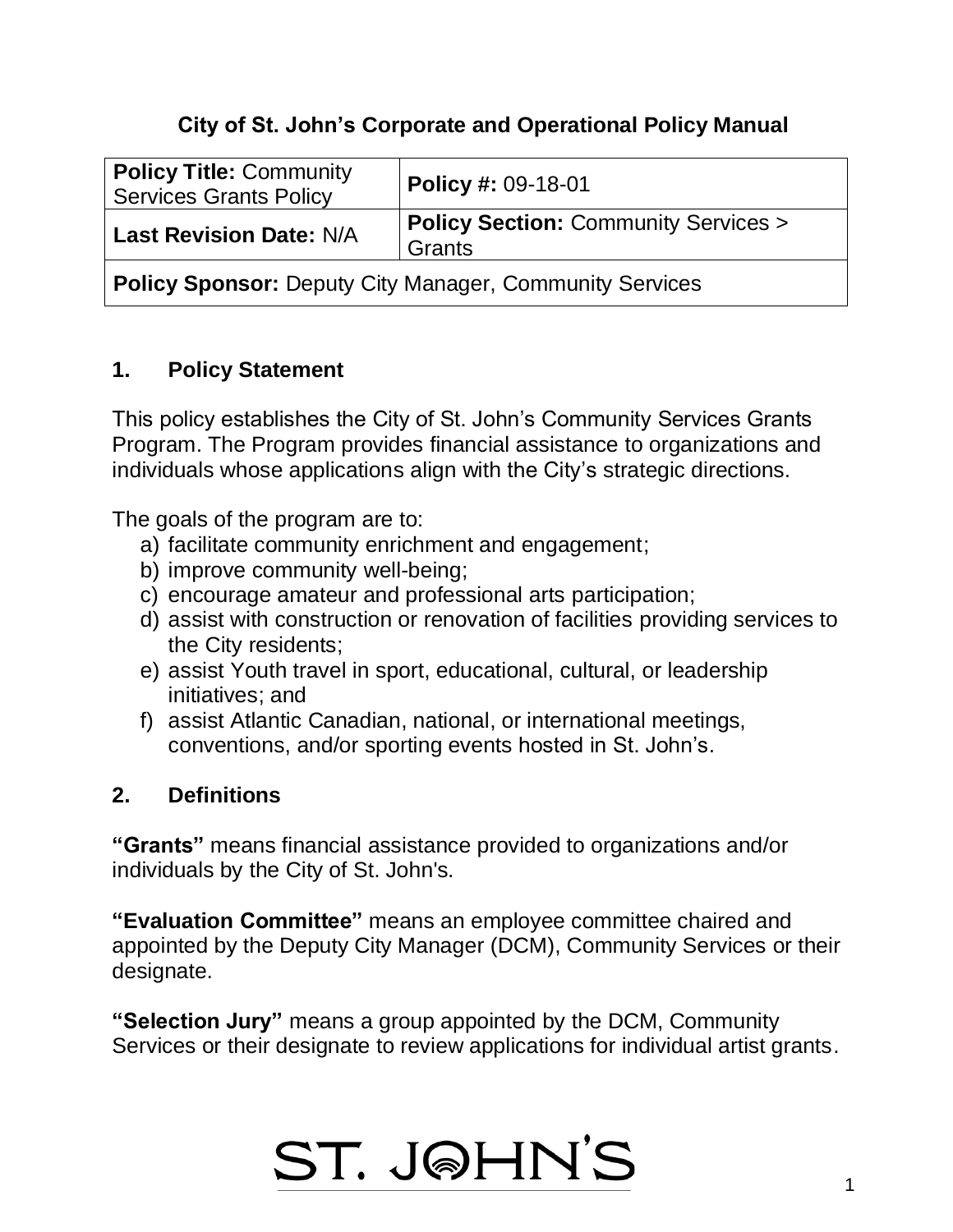**"Youth"** means persons up to and including 29 years of age who are registered and attending a secondary or a post-secondary educational institution.

## **3. Policy Requirements**

## **3.1 Grant Categories**

Organizations and individuals may apply for the appropriate Grant category detailed below:

- a) Community Grants:
	- i. Community Organizations: Organizations that provide programs and/or services to City residents that, in the sole opinion of the City; include, but are not limited to, education, multiculturalism, recreation, and/or inclusivity.
	- ii. Special Events and Festivals: Organizations that produce events that include, but are not limited to, in the sole opinion of the City, economic activity enhancement, cultural development, community life enrichment, and/or community engagement enhancement.
	- iii. Sporting Organizations: Organizations that are recognized by the governing body of their amateur sport and that primarily target the "youth" age divisions as identified by the particular governing body. The governing body shall be an active member of [Sport NL.](https://sportnl.ca/programs-services/become-a-member/)
	- iv. Arts Organizations: Organizations that have programs and/or projects in categories established by the City.
- b) Capital Grants: Organizations seeking financial assistance for the construction, expansion, or renovation of a facility providing programs and/or services to City residents. The financial assistance shall assist in meeting a need in the areas of recreational, cultural, or other community service, in the sole opinion of the City.
- c) Meeting, Convention, and Sporting Event Grants: Organizations seeking financial assistance for Atlantic Canadian, national, or international meetings, conventions, and/or sporting events hosted in St. John's.
- d) Youth Travel Grants: Individual Youth or teams of Youth.
	- i. Youth Sport Travel: Youth travelling out of the province who have won the right to participate in amateur championship sporting events (Atlantic Canadian, national, or international events).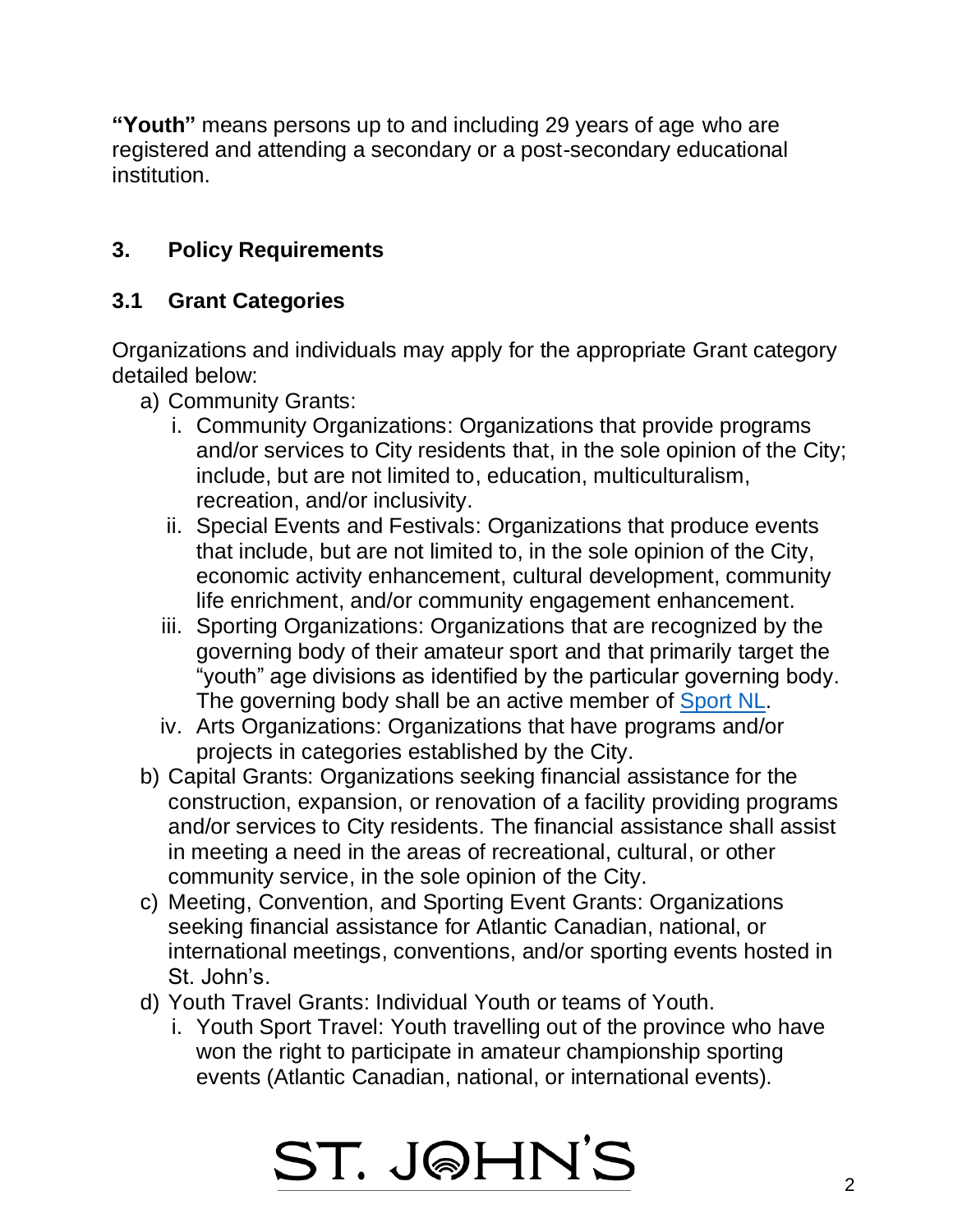- ii. Youth Non-Sport Travel: Youth travelling out of province to attend conferences, seminars, competitions, symposia, or other events in educational, cultural, or leadership areas which are deemed, in the sole opinion of the City, to broaden their horizons in these disciplines.
- e) Individual Artist Grants: Artists creating or producing projects in categories established by the City.

## **3.2 Eligibility Criteria and Requirements**

- a) Eligible organizations shall be not-for-profit corporations or registered charities registered to carry on business and in good standing in Newfoundland and Labrador and shall provide any related documents as detailed in the application.
- b) Incomplete applications shall be considered ineligible for financial assistance.
- c) Financial assistance provided is a one-time payment. Granting of financial assistance in any one year shall not be a commitment by the City to continue such assistance in subsequent years.
- d) Grant recipients shall acknowledge the City's financial assistance, where possible, in print materials or speeches/remarks made at related events.

### **3.2.1 Community Grants and Capital Grants**

- a) Organizations shall be based in St. John's and offer programs and/or services for City residents.
- b) Organizations shall demonstrate, to the sole satisfaction of the City, that they intend to use the financial assistance to make some or all of their programs and/or services available to City residents with minimal barriers to participation.
- c) Organizations shall provide documentation, to the sole satisfaction of the City, of volunteer involvement in the provision of their programs and/or services.
- d) Organizations receiving Grants shall not act in the capacity of a funding body for, or make Grants to, any other organization or individual.
- e) Organizations associated with a religious organization shall demonstrate via their financial statements that they have a separate

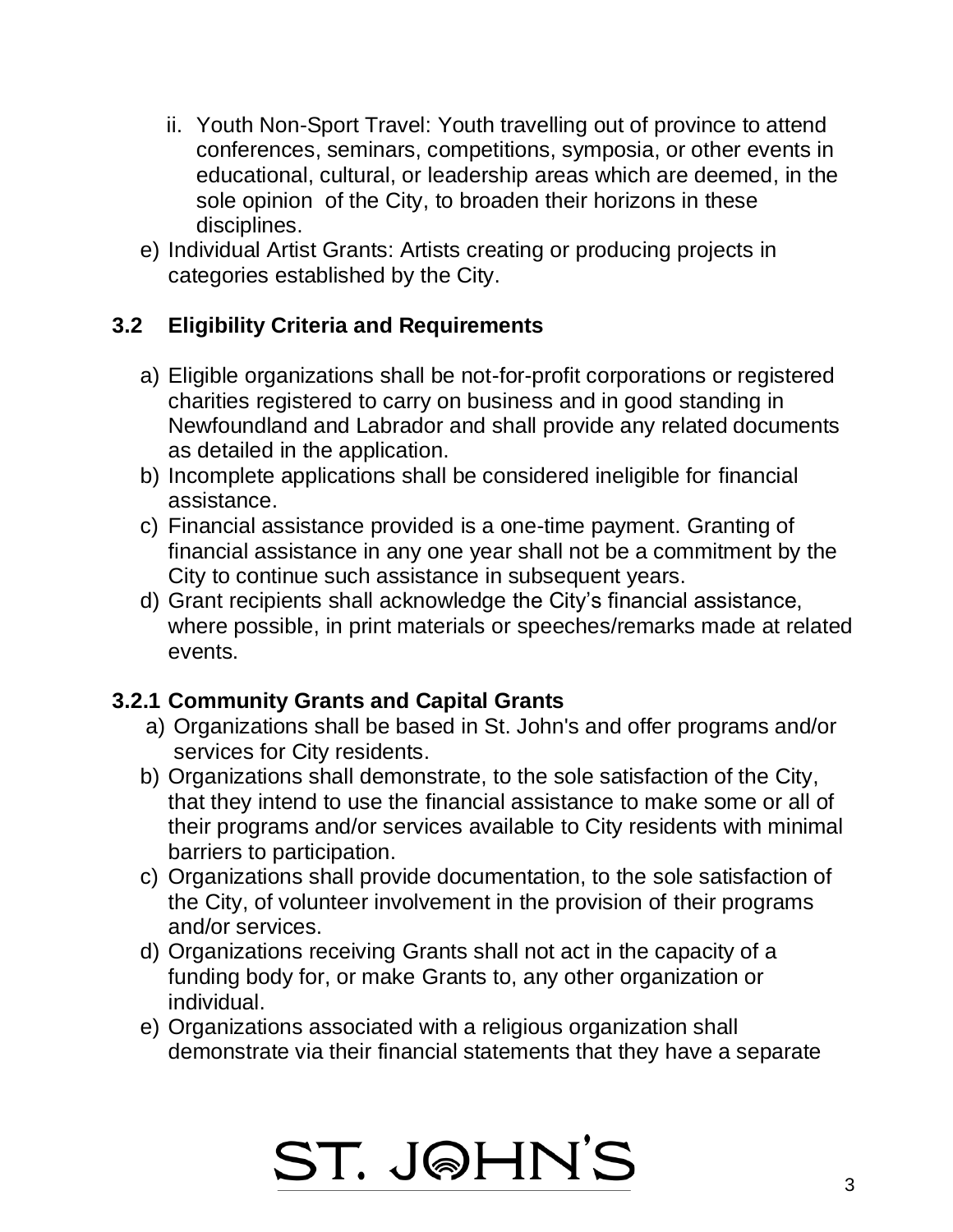program or service budget for the program or service for which they are seeking assistance.

- f) Organizations receiving 80 percent or more of their funding from other levels of government shall be ineligible for a Grant.
- g) Educational institutions (schools, colleges, etc.) shall be ineligible for a Grant.
- h) The activities/expenses detailed in the **Community Services Grants Procedures** shall be considered ineligible.

### **3.2.2 Meeting, Convention and Sporting Event Grants**

- a) Organizations shall be the primary host organization of the meeting, convention, and/or sporting event for which they are seeking financial assistance.
- b) Notwithstanding 3.2.2(a), an organization based in the province which meets the criteria in 3.2.(a) and is partnering with the primary host organization may apply for a Grant.
- c) The meeting, convention, or sporting event shall comply with and shall be eligible for up to the maximum level of financial assistance as detailed in the **Community Services Grant Procedures.**
- d) Local or provincial meetings, conventions, and/or sporting events shall be ineligible for financial assistance.

### **3.2.3 Youth Travel Grants**

a) Youth team members and/or individual Youth shall comply with and shall be eligible for up to the maximum level of financial assistance as detailed in the **Community Services Grant Procedures**.

### **3.2.4 Individual Artist Grants**

- a) Applicants shall comply with the **Community Services Grant Procedures**.
- b) Only individual applicants shall apply for financial assistance. Collectives or partnerships are encouraged to select a single individual to apply as the applicant.
- c) Applicants shall only apply for one project per year.
- d) Applicants who have received financial assistance for a previous project shall, as part of their application, demonstrate, to the sole satisfaction of the City, that they have completed any projects from previous years.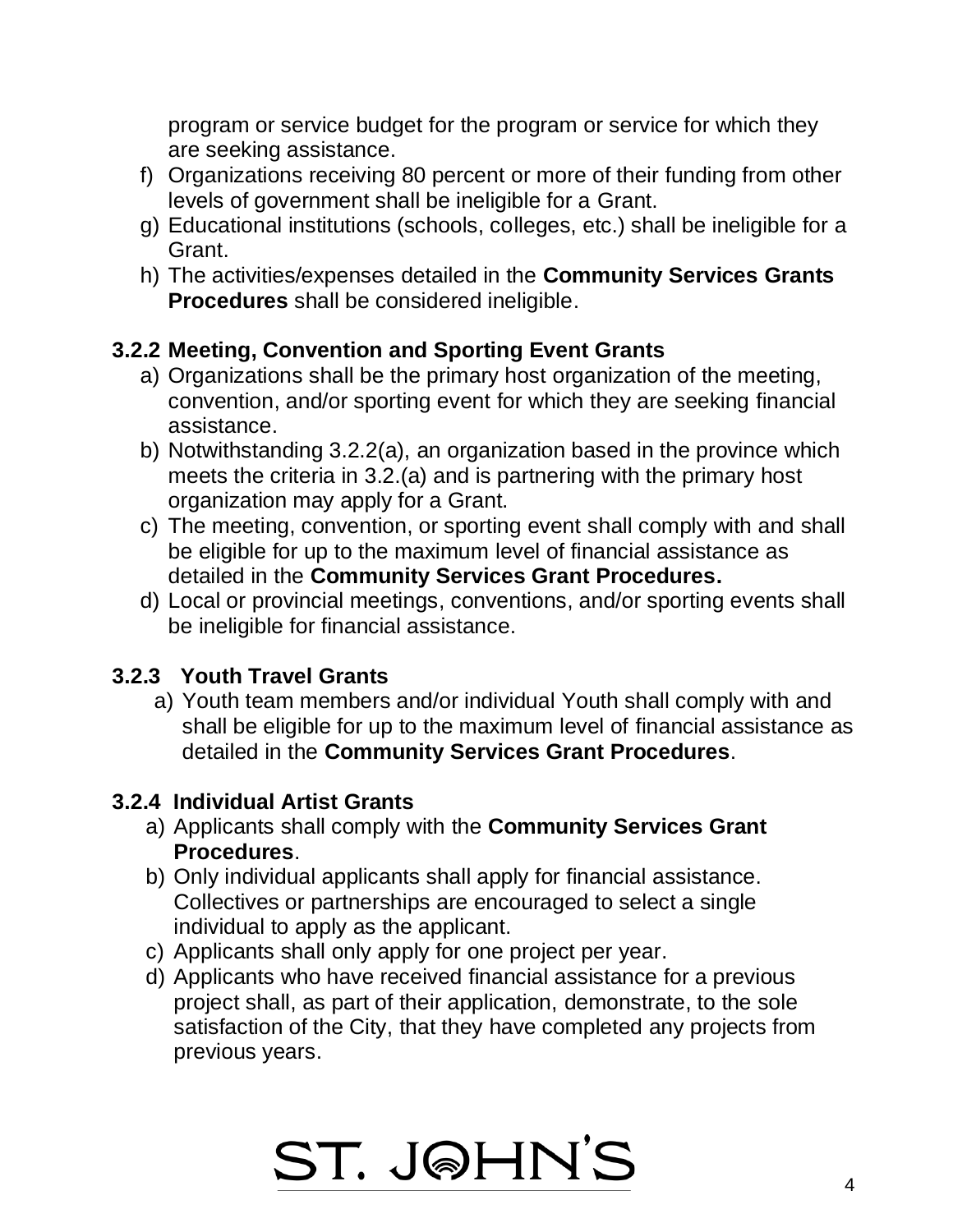e) The activities/expenses enumerated in the **Community Grants Procedures** shall be considered ineligible.

## **3.3 Evaluation Process**

- a) The Evaluation Committee shall oversee policy implementation.
- b) Applications shall be evaluated on a consistent and equitable basis using the evaluation criteria in the **Community Services Grants Procedures** and application forms, with the following groups or individuals providing recommendations:
	- i. Community Grants and/or Capital Grants: Evaluation Committee;
	- ii. Meetings, Conventions and Sporting Event Grants and/or Youth Travel Grants: Supervisor, Tourism and Special Events; and
	- iii. Individual Artist Grants: Selection Jury.
- c) The Evaluation Committee shall:
	- i. provide 30 clear days or more notice of the deadline to the public, for Grants with an annual application deadline (Community Grants, Capital Grants, Individual Artist Grants);
	- ii. accept applications for consideration 60 clear days or more in advance of the event for Meetings, Conventions, and Sporting Event Grants; and
	- iii. accept applications 14 clear days or more prior to the event for Youth Travel Grants.

## **3.4 Accountability and Oversight**

- a) To ensure that financial assistance provided to Grant recipients is used for the purposes intended, Grant recipients shall provide an accounting of the financial assistance acceptable to the Evaluation Committee.
- b) If any component of a Grant recipient's project/programming is cancelled, postponed, or otherwise incomplete, the Grant recipient shall advise the City and may be required to return all or some of the Grant, at the sole discretion of the City.
- c) Where requested by the City Internal Auditor, the Grant recipient shall provide their financial records to ensure compliance with this and other City policies.
- d) The City shall keep documentation related to this program for a minimum of seven years and in compliance with the Records and Information Management Policy.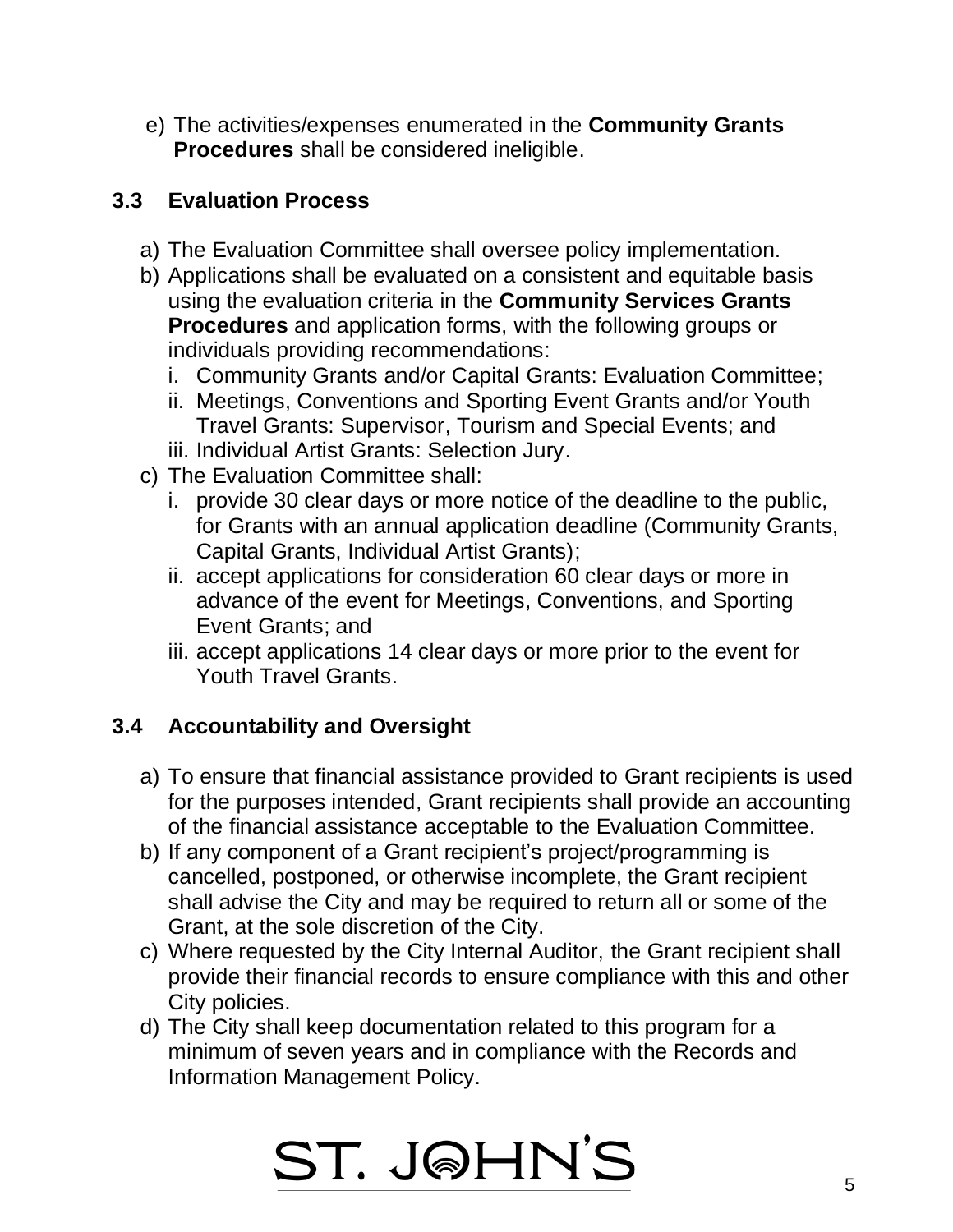## **4. Application**

This policy applies to financial assistance provided by the City for the Community Services Grants Program and includes:

- a) Community Grants
- b) Capital Grants
- c) Meeting, Convention, and Sporting Event Grants
- d) Youth Travel Grants
- e) Individual Artist Grants

This policy does not apply to any financial assistance provided by the City for the Housing Catalyst Fund and/or the Heritage Financial Incentive Program.

### **5. Responsibilities**

- **5.1 City Council** is responsible for:
	- a) approving the financial assistance for organizations and individuals for the Community Grants, Capital Grants, and Individual Artist Grants as recommended by the Evaluation Committee and Selection Jury.
	- b) approving the total annual financial assistance amount for the Meetings, Conventions, and Sporting Event Grants and the Youth Travel Grants.

### **5.2 The DCM, Community Services (as Evaluation Committee chair)** is responsible for:

- a) managing the overall implementation of the policy and procedures;
- b) at their discretion, appointing designates to act on their behalf;
- c) appointing members of the Evaluation Committee and Selection Jury; and
- d) approving applications for the Meetings, Conventions and Sporting Event Grants and the Youth Travel Grants.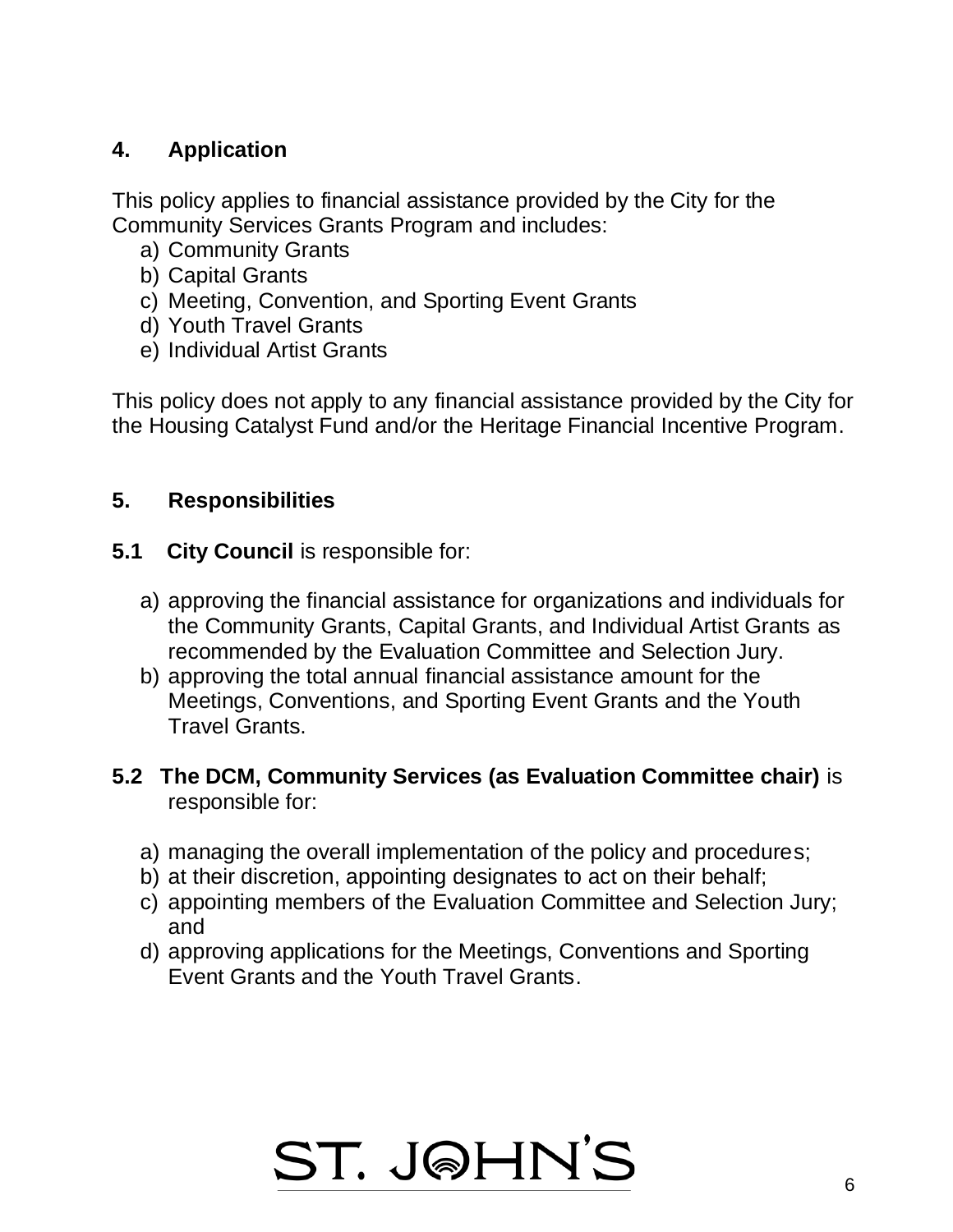### **5.3 The Evaluation Committee** is responsible for:

a) reviewing applications for the Community Grants and Capital Grants and providing recommendations for Council approval.

#### **5.3 The Selection Jury** is responsible for:

a) reviewing applications for the Individual Artist Grants and providing recommendations for Council approval.

### **5.4 The Supervisor, Tourism and Events is responsible for:**

a) reviewing individual applications for the Meetings, Conventions and Sporting Event Grants and the Youth Travel Grants and providing recommendations for DCM approval.

#### **6. References**

[01-04-01 Records and Information Management Policy](http://www.stjohns.ca/policies.nsf/nwPolicyNum/01-04-01) 09-18-01 Community Services Grants Procedures

#### **7. Approval**

- Policy Sponsor: DCM, Community Services
- Policy Writer: Supervisor, Tourism and Events; Special Projects Coordinator; Arts and Cultural Development Coordinator; Policy Analyst
- Date of Approval from
	- o Corporate Policy Committee: September 10, 2020
	- o Senior Executive Committee: October 9, 2020
	- o Committee of the Whole: October 14, 2020
- 
- -
- Date of Approval from Council: October 26, 2020